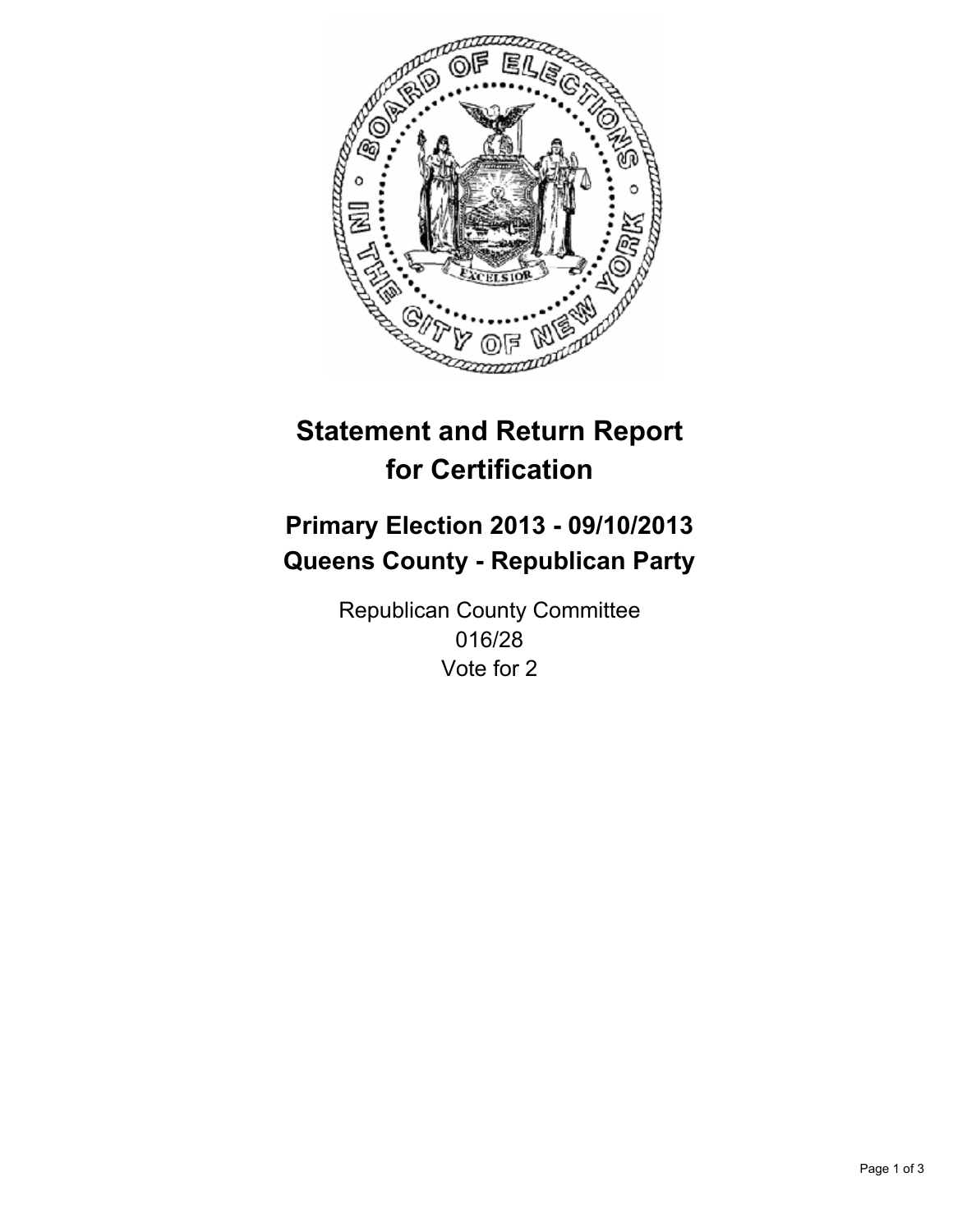

## **Assembly District 28**

| <b>EMERGENCY</b>            | $\Omega$ |
|-----------------------------|----------|
| ABSENTEE/MILITARY           | 6        |
| <b>FEDERAL</b>              | 0        |
| <b>SPECIAL PRESIDENTIAL</b> | 0        |
| <b>AFFIDAVIT</b>            |          |
| NORMA DESTEFANO             | 26       |
| <b>GEORGE ADAMS</b>         | 18       |
| <b>JUDITH L. CALDWELL</b>   | 27       |
| THOMAS R. CALDWELL JR.      | 24       |
| <b>Total Votes</b>          | 95       |
|                             |          |